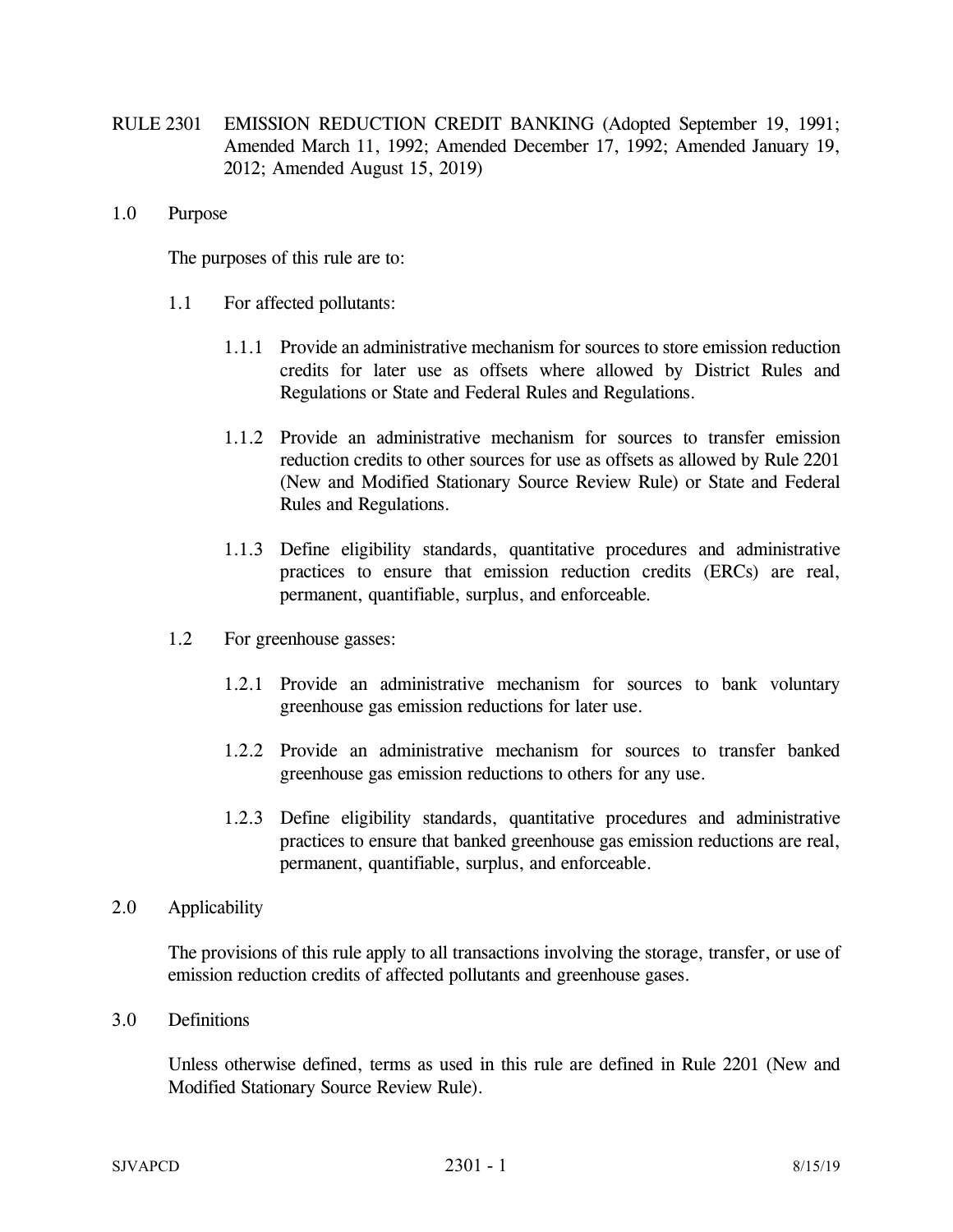- 3.1 Actual Emission Reductions: as defined in Rule 2201 (New and Modified Stationary Source Review Rule). If the reductions are authorized by an Authority to Construct, the adjustments made to the actual emissions reductions as defined in Rule 2201 (New and Modified Stationary Source Review Rule), shall be based on the rules, plans, workshop notices at the time the application for such Authority to Construct was deemed complete.
- 3.2 Affected Pollutant: as defined in Rule 2201 (New and Modified Stationary Source Review Rule), except for the purposes of this rule greenhouse gases shall not be considered affected pollutants.
- 3.3 Bankable Emission Reductions: emission reductions of affected pollutants and their precursors for which ambient air quality standards exist, and greenhouse gases, which reductions meet the provisions of this rule. Such reductions may be deposited in the District's ERC Bank. Once banked and certified, the emission reductions become ERCs.
- 3.4 Banking: the District's system of quantifying, certifying, recording, and storing ERCs for future use or transfer. This system shall be called the District's Emission Reduction Credit Bank (herein referred to as the ERC Bank).
- 3.5 Banking Register: the document that records all ERC deposits, withdrawals, transfers, and transactions.
- 3.6 Baseline Period: the same period as defined in Rule 2201 (New and Modified Stationary Source Review Rule).
- 3.7 Carbon Dioxide Equivalent (CO2E): the mass of carbon dioxide (CO2) that would have the same global warming potential as a given mass of another greenhouse gas. Conversions between GHGs and CO2Es shall be made using the conversion factors in Table 1.

| <b>GHG</b> metric ton       | <b>CO2E</b> metric ton |
|-----------------------------|------------------------|
| CO <sub>2</sub>             |                        |
| CH <sub>4</sub>             | 21                     |
| $N_2O$                      | 310                    |
| HFC-23 (hydrofluorocarbons) | 11,700                 |
| <b>HFC-32</b>               | 650                    |
| <b>HFC-125</b>              | 2,800                  |
| <b>HFC-134a</b>             | 1,300                  |
| <b>HFC-143a</b>             | 3,800                  |

## **Table 1 Conversion factors between GHGs and CO2E**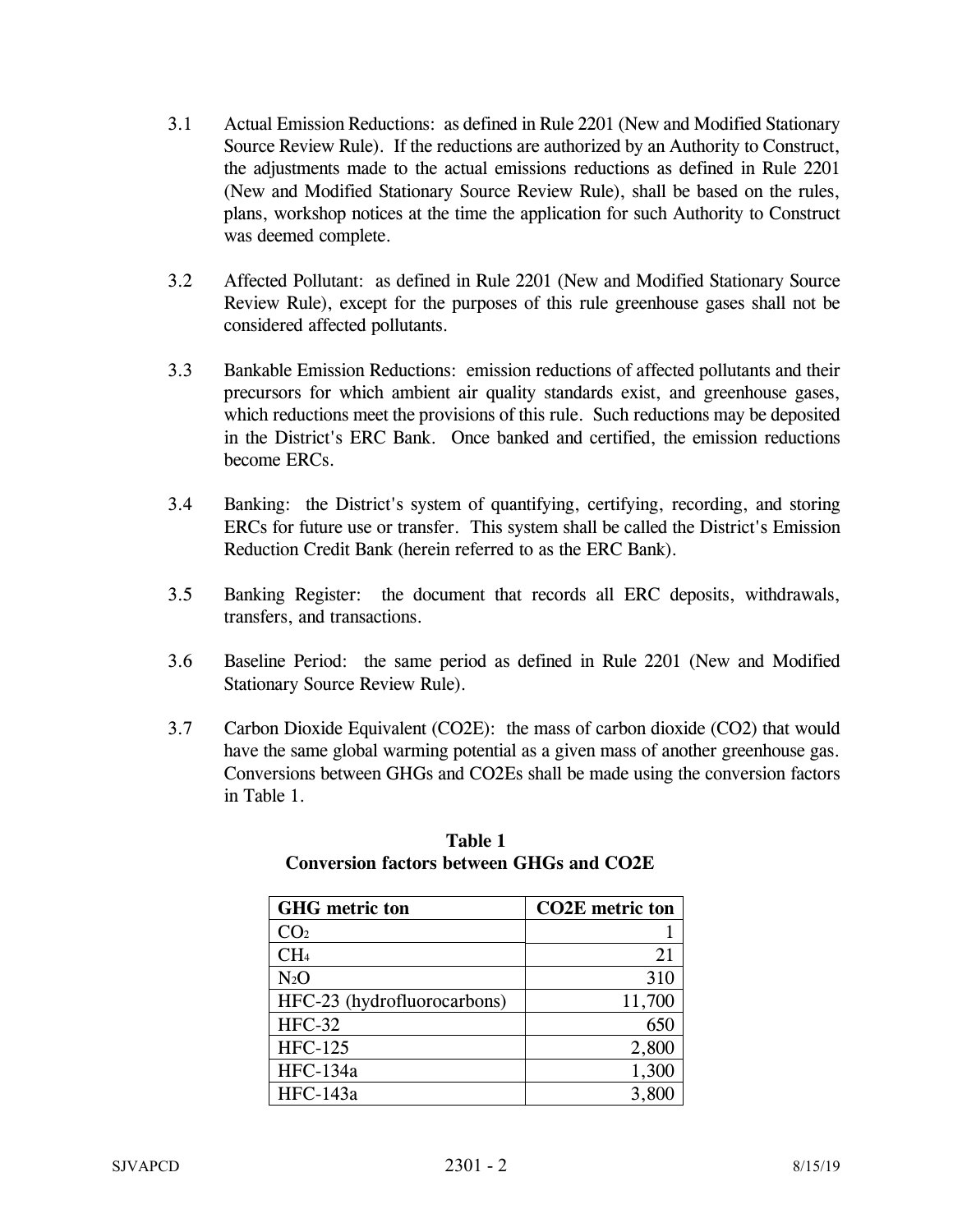| <b>HFC-152a</b>             | 140    |
|-----------------------------|--------|
| HFC-227ea                   | 2,900  |
| HFC-236fa                   | 6,300  |
| HFC-4310mee                 | 1,300  |
| $CF_4$ (perfluorocarbons)   | 6,500  |
| $C_2F_6$                    | 9,200  |
| $C_4F_{10}$                 | 7,000  |
| $C_6F_{14}$                 | 7,400  |
| $SF6$ (sulfur hexafluoride) | 23,900 |

- 3.8 Emission Reduction Credits (ERCs): reductions of actual emissions of affected pollutants or greenhouse gas emissions from emission unit recognized by the District as available for use as tradeoffs, offsets, CEQA mitigation, or for other purposes, in accordance with the requirements of this rule. To be eligible for certification as ERCs, emissions reductions must be real, surplus, permanent, quantifiable and enforceable. All emission reductions meeting these requirements may be certified as ERCs.
- 3.9 ERC Certificate: a document certifying title to a defined quantity and type of ERCs issued by the District to the owner(s) identified on the Certificate.
- 3.10 Greenhouse gas (GHG): carbon dioxide (CO2), methane (CH4), nitrous oxide (N2O), hydrofluorocarbons (HFCs), and perfluorocarbons (PFCs), and sulfur hexafluoride (SF6).
- 3.11 Non-inventoried Emissions: those emissions of an air pollutant into the atmosphere from any source which has not been recorded on the District emission inventory.
- 3.12 Non-permitted Emissions: those emissions of an air pollutant into the atmosphere from non-permitted emission sources that are not required to have air pollution permits. Non-permitted emissions may include emissions from agricultural waste burning, mobile source emissions, exempt emissions units, and sources that were never subject to the requirements of Rule 2201 (New and Modified Stationary Source Review Rule).
- 3.13 Offset: the use of an ERC to mitigate emission increases of an affected pollutant from a new or modified source subject to the requirements of Rule 2201 (New and Modified Stationary Source Review Rule).
- 3.14 Shutdown: shall mean either the earlier of the permanent cessation of emissions from an emitting unit or the surrender of that unit's operating permit. If, prior to the surrender of the operating permit, the APCO determines that: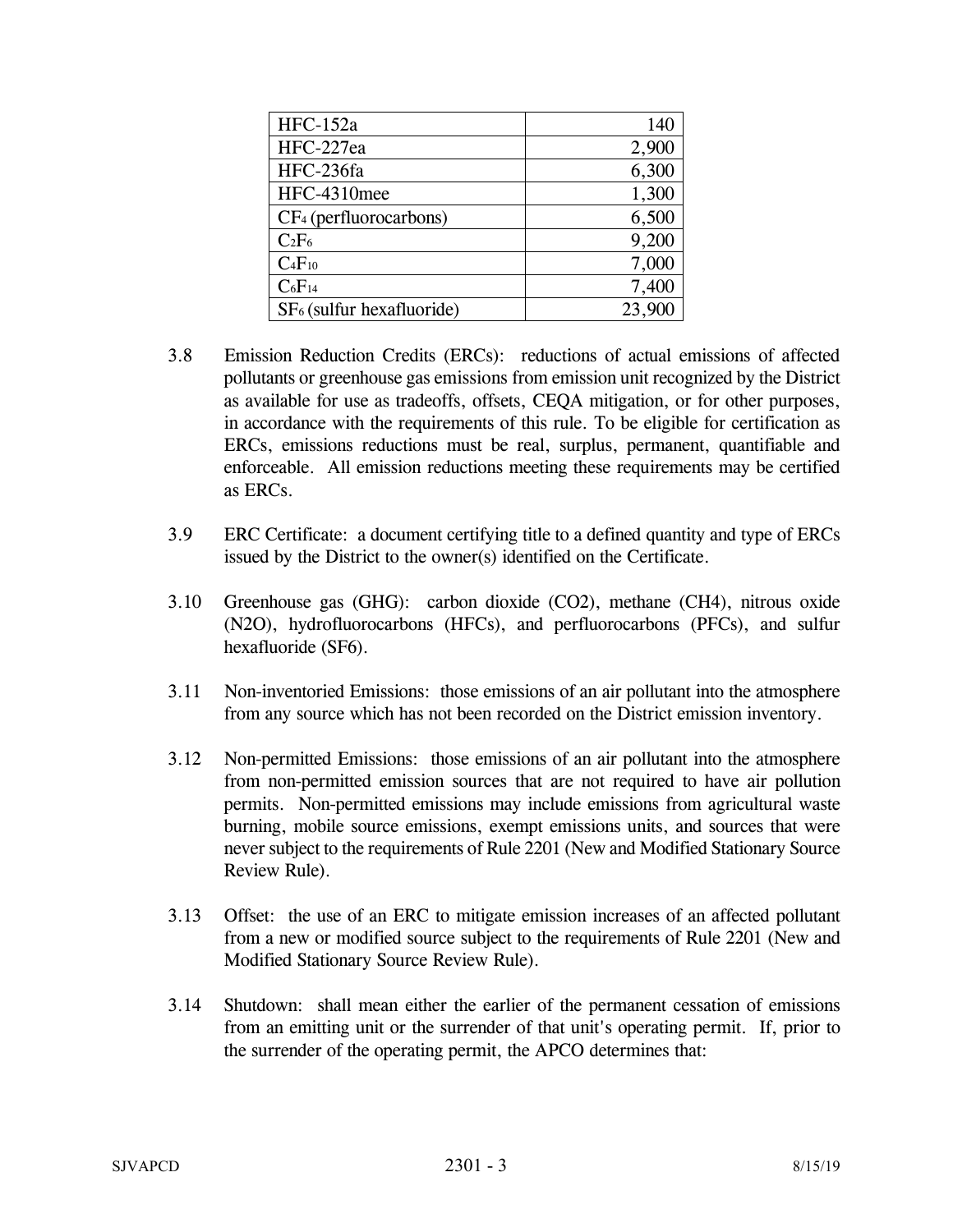- 3.14.1 the unit has been removed or fallen into an inoperable and unmaintained condition such that startup would require an investment exceeding 50% of the current replacement cost; and
- 3.14.2 the owner cannot demonstrate to the satisfaction of the APCO that the owner intended to operate again, then the APCO may cancel the permit and deem the source shutdown as of the date of last emissions. Evidence of an intent to operate again may include valid production contracts, orders, other agreements, or any economically based reasons which would require the operation of the emitting unit after initial cessation of emissions.
- 3.15 Transfer: the conveyance of an ERC from one entity to another.
- 4.0 Eligibility of Emission Reductions
	- 4.1 Affected Pollutant Emissions Reductions Occurring Before September 19, 1991

 For the purpose of this section District means the San Joaquin Unified Air Pollution Control District (SJVUAPCD) or any former county Air Pollution Control District that is now included in the SJVUAPCD.

 Upon application and approval by the APCO, the following emissions reductions occurring prior to September 19, 1991 may receive Emissions Reduction Banking Certificates:

- 4.1.1 Emission reductions occurring after January 1, 1988 and prior to the date of adoption of this rule which have been recognized by the District pursuant to a banking rule or pursuant to a formal internal tracking mechanism shall be deemed eligible emission reductions, provided:
	- 4.1.1.1 the APCO determines that such emission reductions comply with the definition of AER;
	- 4.1.1.2 the reductions are real, surplus, permanent, quantifiable, and enforceable; and
	- 4.1.1.3 they have not been used for approval of an Authority to Construct or used as offsets.
- 4.1.2 Emissions reductions occurring prior to January 1, 1988 which have been recognized by the District pursuant to a banking rule or were formally recognized in writing by the District as available for offsets shall be eligible for emissions reductions banking certificates provided: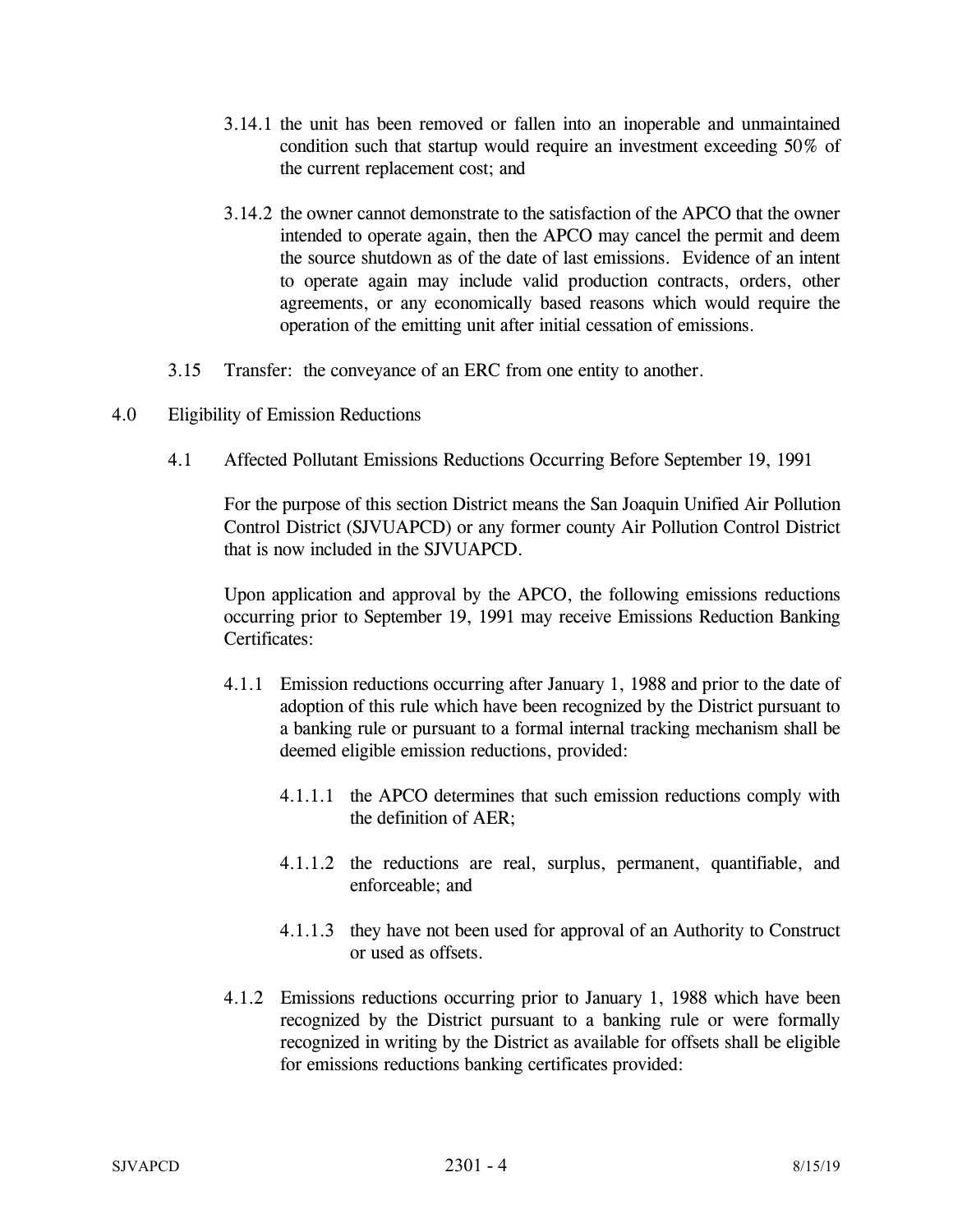- 4.1.2.1 the APCO determines that such emissions reductions comply with the definition of AER, and such reductions are real, surplus, permanent, quantifiable, and enforceable;
- 4.1.2.2 the reductions have not been used for the approval of an Authority to Construct or used as offsets;
- 4.1.2.3 the reductions are included in or have been added to the 1987 emissions inventory, or will be accounted for in subsequent revisions to the 1991 AQAP and will be included in the Plan's annual tracking of emissions reductions.
- 4.1.2.4 a banking application is filed prior to June 17, 1993 in accordance with the requirements of Section 6.0, and the applicable requirements of Section 8.0 are met.
- 4.1.3 Except for reductions listed below, emission reductions for NOx, VOC, and CO (in non-attainment areas for CO) occurring prior to January 1, 1988 shall not be eligible for use as offsets, netting, or in any way mitigating an increase in emissions until the District, through rulemaking, has adopted an appropriate discounting or other mitigation measures to show progress towards air quality attainment. The restrictions shall not apply to the following reductions:
	- 4.1.3.1 Reductions for which the District issued an Emissions Reduction Certificate according to a banking rule prior to December 17, 1992.
	- 4.1.3.2 Reductions for which the District has accepted a banking application in accordance with the provisions of this rule prior to December 17, 1992.
	- 4.1.3.3 Reductions authorized by the District for use as offsets, or as mitigation for new or modified emissions units prior to December 17, 1992.
- 4.1.4 Under no circumstances shall any emissions reductions occurring before September 19, 1991, other than as described in sections 4.1.1 or 4.1.2 be eligible for emissions reduction credit banking certificates.
- 4.2 Affected Pollutant Emissions Reductions Occurring After September 19, 1991

 For emission reductions occurring after September 19, 1991, the following criteria must be met in order to deem such reductions eligible for banking: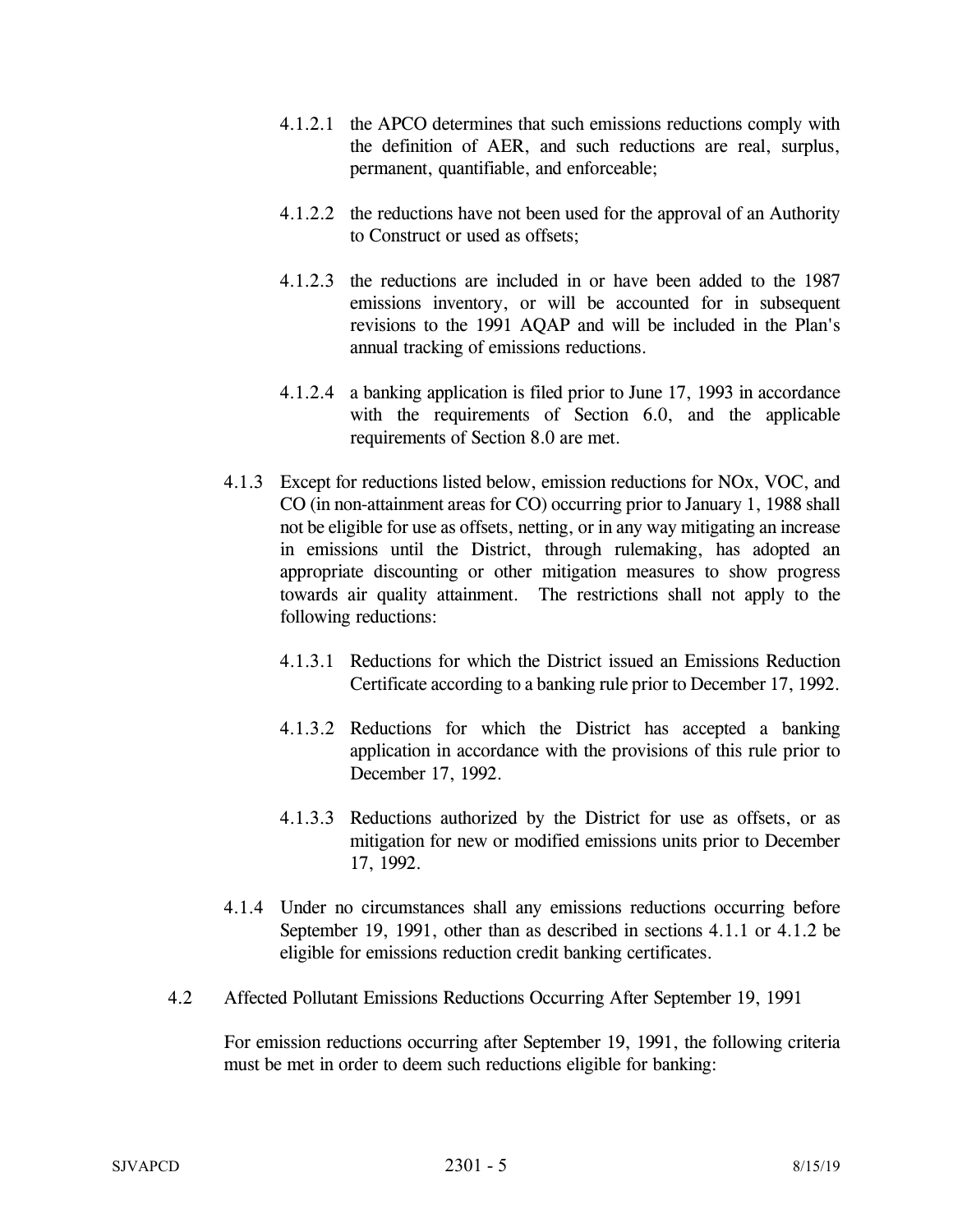- 4.2.1 The emission reductions are real, surplus, permanent, quantifiable, and enforceable;
- 4.2.2 AERs are calculated in accordance with the calculation procedures of Rule 2201 (New and Modified Stationary Source Review Rule) and comply with the definition of AERs of Rule 2201 (New and Modified Stationary Source Review Rule). Adjustment to emissions reductions for the Community Bank shall be made at the time the reductions are quantified pursuant to Rule 2201 (New and Modified Stationary Source Review Rule).
- 4.2.3 An application for ERC has been filed no later than 180 days after the emission reductions occurred.
- 4.2.4 For non-permitted emission units, emissions must have been included in the 1987 emissions inventory and the source creating ERCs shall apply for and acquire a Permit to Operate subject to enforceable permit conditions which ensures that the emission reductions will be provided in accordance with the provisions of this rule, and shall continue for the reasonably expected life of the proposed stationary source. If the district, pursuant to state laws, is prohibited to permit the emission unit, the stationary source creating ERCs shall execute a legal binding contract with the District which ensures that the emission reductions will be provided in accordance with the provisions of this rule, and shall continue for the reasonably expected life of the proposed source.
- 4.3 A stationary source which provided offsets for increase in permitted emissions pursuant to Rule 2201 (New and Modified Stationary Source Review Rule) and has been issued an Authority to Construct since January 1, 1988 may apply to bank such offsets pursuant to section 4.2 if the Authority to Construct is voluntarily surrendered, expires or is canceled or if the Permit to Operate resulting from such Authority to Construct is voluntarily modified, surrendered or is revoked.
- 4.4 The following affected pollutant emission reductions are not eligible as ERCs for banking:
	- 4.4.1 Emission reductions from the shutdown or curtailment of gasoline dispensing operations, or dry cleaning operations.
	- 4.4.2 Emission reductions occurring at a fossil fuel-fired power plant as the result of the operation of a cogeneration facility.
	- 4.4.3 Emission reductions occurring from the shutdown or curtailment of a stationary source for which the District originally provided the required offsets.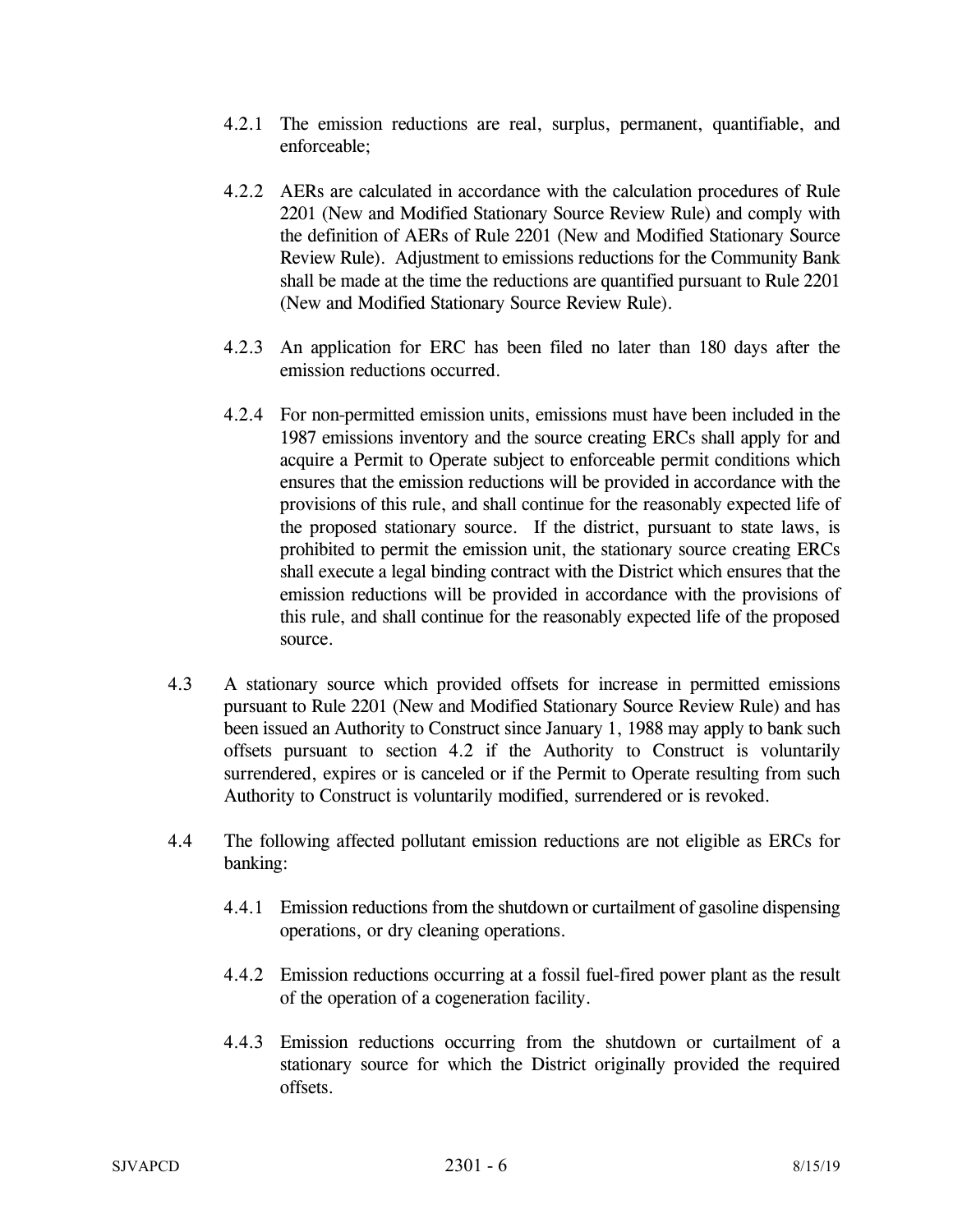- 4.4.4 Emission reductions occurring from the shutdown or curtailment of a stationary source for which the offsets originally provided are no longer enforceable by the District such as reductions in open burning of agricultural waste used to offset emissions from a resource recovery project.
- 4.5 Greenhouse Gas Emission Reductions

The following criteria must be met in order to deem such reductions eligible for banking:

- 4.5.1 The greenhouse gas emission reduction must have actually occurred on or after January 1, 2005, except as allowed in specific CARB approved GHG emission reduction project protocols.
- 4.5.2 The greenhouse gas emission reductions must have occurred within the San Joaquin Valley Unified Air Pollution Control District.
- 4.5.3 The greenhouse gas emission reductions are real, surplus, permanent, quantifiable, and enforceable, except as provided in Section 4.5.5.
	- 4.5.3.1 Greenhouse gas emission reductions that occur at a facility subject to the CARB greenhouse gas cap and trade regulation on or after January 1, 2012 are not surplus.
	- 4.5.3.2 Greenhouse gas emission reductions that occur as a result of law, rule, or regulation that required the greenhouse gas emission reduction are not surplus.
	- 4.5.3.3 Greenhouse gas emission reductions that occur due to an action taken by a facility that is not the result of any greenhouse gas emission reduction requirement are surplus and additional of all greenhouse gas reduction requirements. Such emission reduction credit certificates shall be identified as specified in Section 6.15.2.
	- 4.5.3.4 Greenhouse gas emission reductions that occur due to an action taken by a facility that is not the result of any requirement, including any requirement that is not intended to control greenhouse gases, are surplus and additional of all requirements. Such emission reduction credit certificates shall be identified as specified in Section 6.15.3.
- 4.5.4 Greenhouse gas emission reductions are calculated as the difference between the historic annual average greenhouse gas emissions (as CO2E) calculated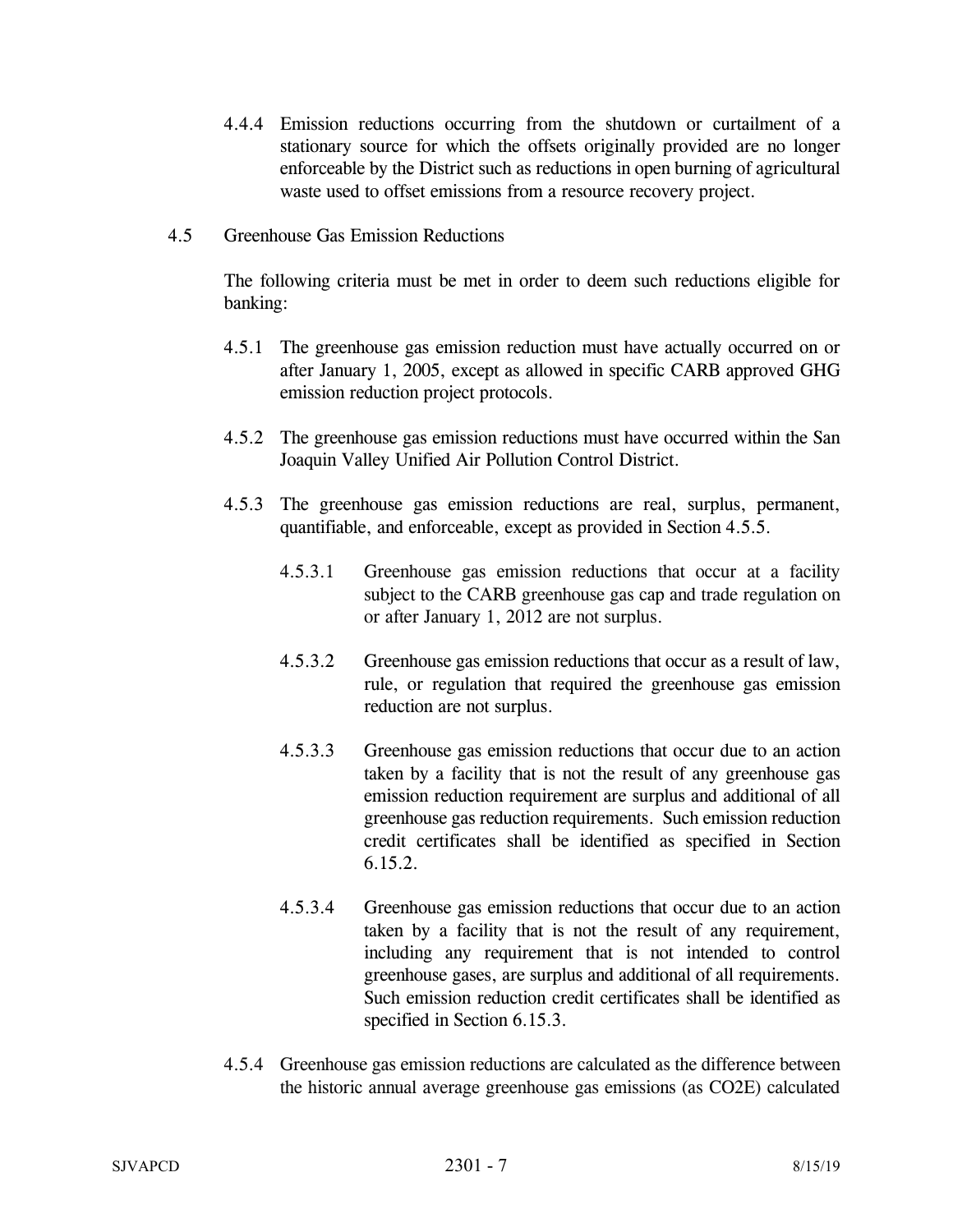using the consecutive 24 month period immediately prior to the date the emission reduction occurred, or another consecutive 24 month period in the 60 months prior to the date the emission reduction occurred if determined by the APCO as being more representative of normal operations, and the potential greenhouse gas emissions (as CO2E) after the project is complete, except as provided in section 4.5.5.

- 4.5.5 Greenhouse gas emission reductions proposed to be quantified using CARB approved emission reduction project protocols shall be calculated in accordance with the applicable protocol.
- 4.5.6 Emission reduction credits shall be made enforceable through permit conditions. If the district, pursuant to state laws, is prohibited from permitting the emission unit, the source creating the greenhouse gas emission reduction shall execute a legal binding contract with the District which ensures that the emission reductions will be generated in accordance with the provisions of this rule, and shall continue for the reasonably expected life of the proposed equipment, operation, or source.
- 5.0 ERC Certificate Application Procedures
	- 5.1 Any entity which owns or operates a source at which an eligible emission reduction has occurred or will occur may apply for an ERC Certificate in accordance with the requirements of this rule.
	- 5.2 The entity requesting the ERC Certificate shall make an application on forms supplied by the District.
	- 5.3 An application shall be filed for each emission reduction. The application may be for reductions in one or more affected pollutant or greenhouse gas. The application shall contain sufficient information to allow for adequate evaluation of actual emission reductions from each emission unit.
	- 5.4 In accordance with the provisions of Rule 1030 (Confidential Information) and Section 114(c) of the Federal Clean Air Act, applicants may claim confidentiality of information contained in the application.
	- 5.5 Except for reductions covered under Sections 4.1.2 and 4.5.1, ERC Certificate applications for reductions shall be submitted within 180 days after the emission reduction occurs.
		- 5.5.1 For reductions covered under Section 4.1.2, ERC Certificate applications shall be filed with the District by June 17, 1993.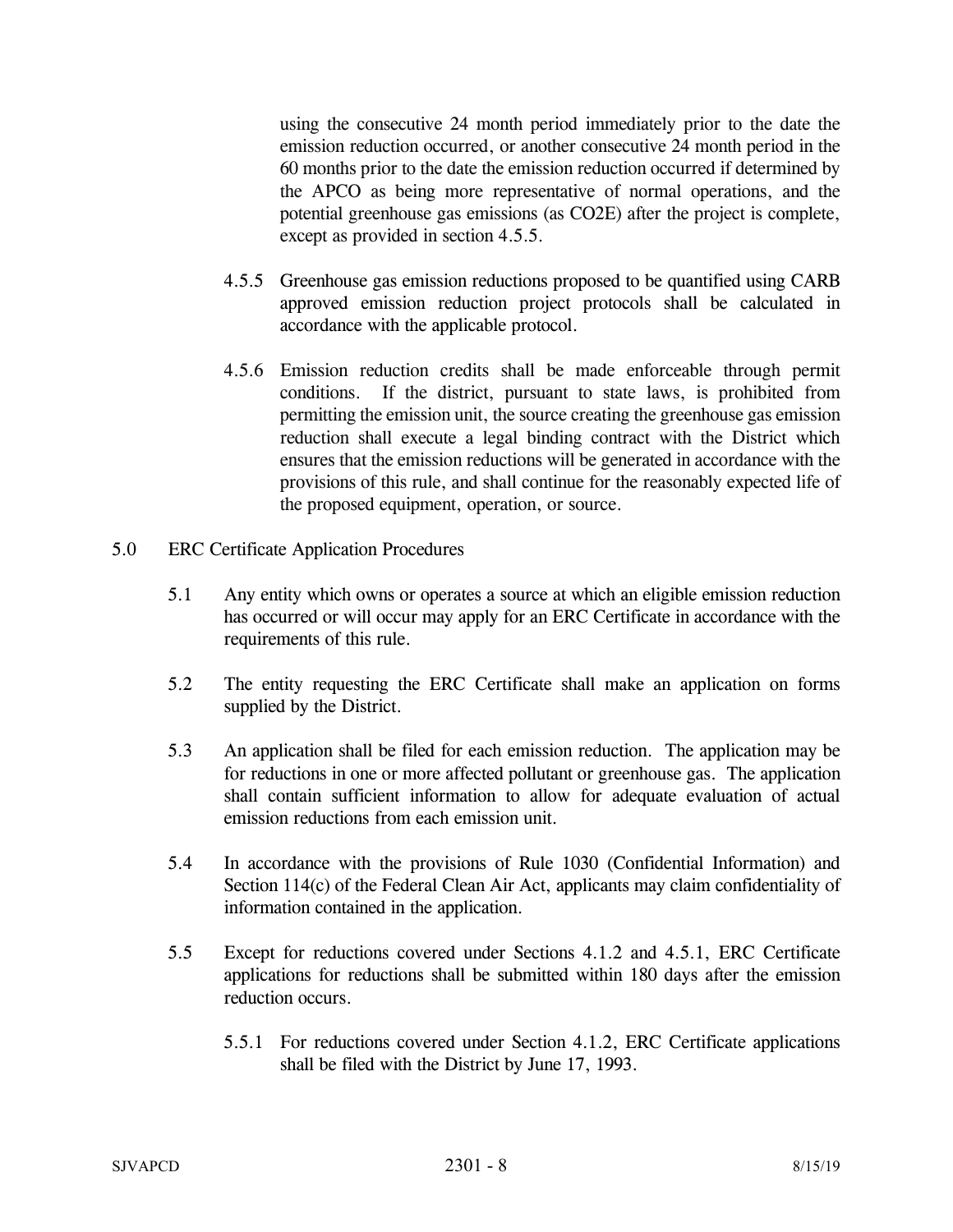- 5.5.2 For reductions covered under Section 4.5.1 that occurred prior to January 19, 2012 ERC Certificate applications shall be filed with the District by July 19, 2012. For reductions covered under Section 4.5.1 that occur on or after January 19, 2012 ERC Certificate applications shall be submitted within 180 days after the emission reduction occurs.
- 5.6 An entity that was previously issued an ERC for greenhouse gas emission reductions that was not quantified using a CARB approved emission reduction project protocol may subsequently submit an application to have the ERC re-issued pursuant a CARB approved emission reduction project protocol at such time that an applicable emission reduction project protocol is approved by CARB. Such an application must meet the requirements, including timeliness, of the CARB approved emission reduction project protocol.
- 5.7 Where appropriate, to confirm emission reductions claimed in conjunction with an application for an ERC Certificate, the District may require source tests, continuous monitoring, production records, fuel use records, or any other appropriate means of measurement.
- 5.8 The form of the ERC Certificate shall be established by the APCO.
- 5.9 ERC applicants for emission reductions derived from a single reduction at a single emitting unit may apply for and receive single or multiple ERC Certificates. Multiple ERC Certificates shall be issued for each owner's proportional share.
- 6.0 Registration of ERC Certificates
	- 6.1 The APCO may only grant an ERC Certificate after the emission reductions have actually occurred upon satisfaction of the following applicable provision(s):
		- 6.1.1 A revised Permit to Operate has been issued if the emission reductions were created as a result of greater operating efficiencies or from the application of more efficient control technology. This revised permit must include specific quantifiable emission limits reflecting the reduced emissions;
		- 6.1.2 If the emission reductions were created as a result of the shutdown of a permitted emissions unit, the relevant Permit(s) to Operate has been surrendered and voided.
		- 6.1.3 If the emission reductions from a permitted emissions unit were created by means of reducing production or production rates, the relevant Permit(s) to Operate have been modified to reflect the emission reductions.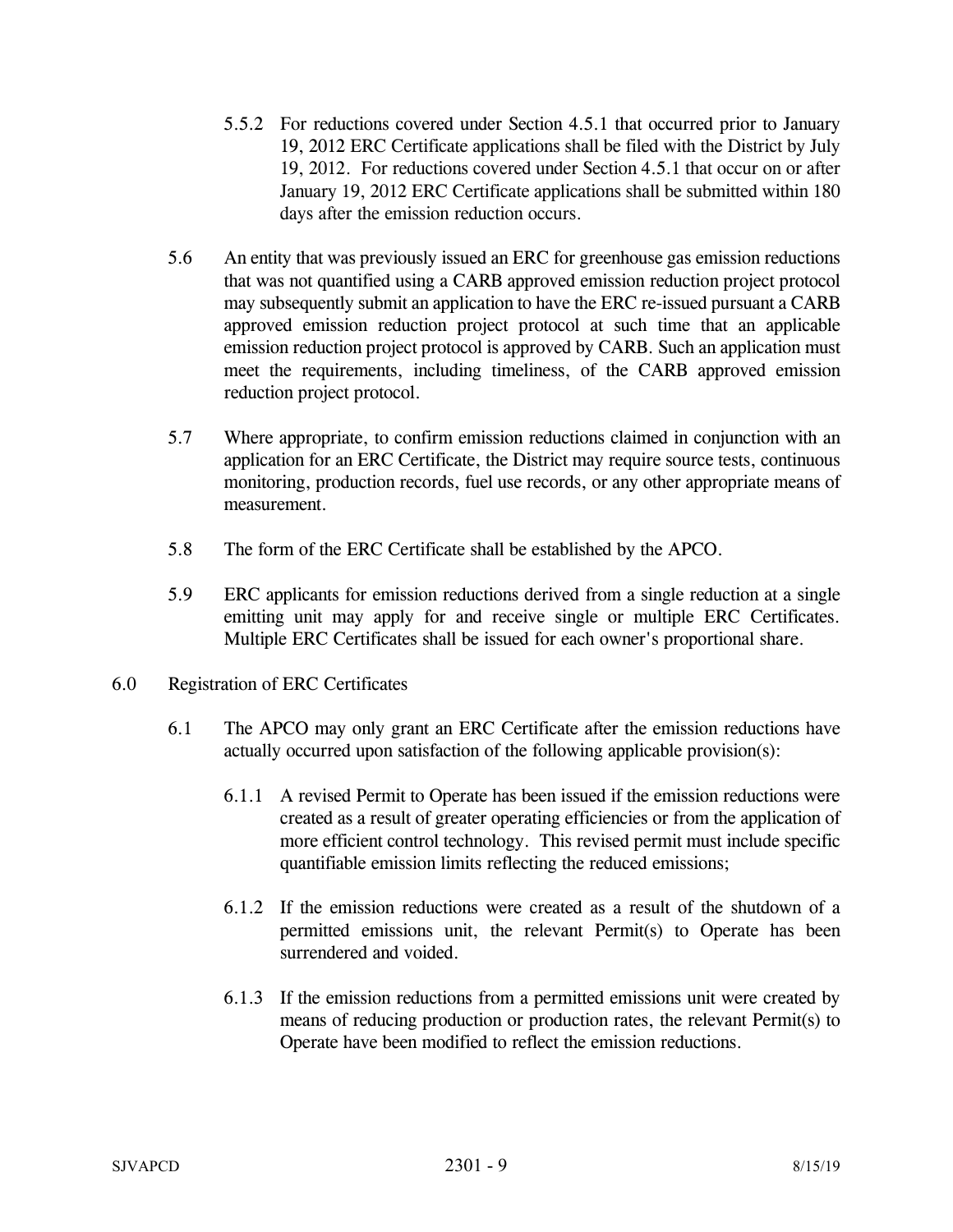- 6.1.4 If the emission reductions were created as a result of the application of greater operating efficiencies or from the application of a more efficient control technology to a then non-permitted source: Permit(s) to Operate has been obtained; or a written contract between the owner or operator of such source and the ERC applicant has been executed, which by its terms, shall be enforceable by the APCO. The referenced permit or contract shall include specific quantifiable emission limits reflecting reduced emissions. If the emissions reductions were created as a result of the modification of a non-permitted emissions unit, the stationary source shall be prohibited from operating a new emissions unit in the same source category without first obtaining Authority to Construct and Permit to Operate.
- 6.2 When all the requirements of this rule have been satisfied and the emission reduction has actually occurred, the APCO shall issue the ERC Certificate. Upon the APCO's determination to grant an ERC Certificate, title to such ERC shall be registered in the Banking Register. Such titles may be computerized and made available for public inspection.
- 6.3 All information concerning titles, interests, and other matters such as liens, encumbrances, and changes of record shall be identified in the District's ERC Banking Register, as well as pertinent date(s) concerning such information, until such time as the ERC Certificate is used, canceled, or nullified by operation of law.
- 6.4 Each ERC Certificate shall be numbered, bear the date of issuance, be signed by the District official charged with the responsibility of keeping the District's ERC Bank, and bear the seal of the District. One (1) copy of the ERC Certificate shall be retained by the District, and the original shall be delivered to the owner or party acting for the owner. The record of issued ERC Certificates shall be retained by the District, and this record may be in computer storage. Delivery by the District of an ERC Certificate to an owner shall be accomplished in person or by registered mail. The person accepting the ERC Certificate must sign a receipt therefor and provide such proof of identity as the APCO shall require.
- 6.5 At the option of joint owners of ERCs, such persons may receive one (1) ERC Certificate for the entirety or separate ERC Certificates reflecting each proportional share, provided that such ERCs are derived from a single reduction at a single emitting unit. The District's ERC Bank shall reflect the consolidation or separation of the ERCs, and the previous Certificate(s) shall be canceled upon the issuance of the new Certificate(s).
- 6.6 After receiving written notice from an owner that they have released their right of control of valid existing banked emission reductions, or if an owner fails to file an application for banking emission reductions in accordance with procedures outlined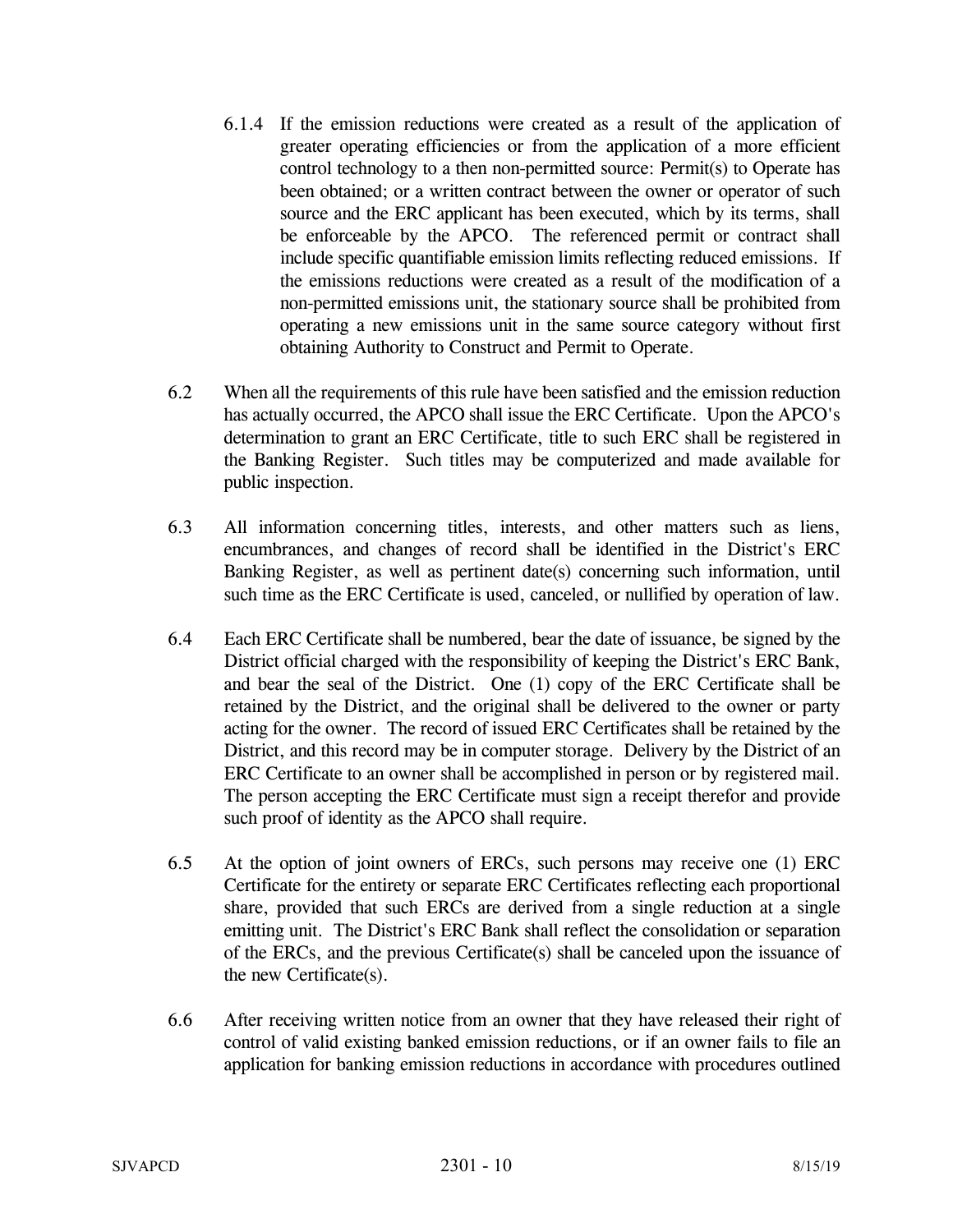in this rule, the APCO may place such emission reductions in the District's Community Bank without consent from the owner.

- 6.7 Adjustments to the quantity of banked ERCs shall be allowed without the owner's consent so long as the action to reduce the quantity of ERCs is consistent with applicable District, state, and federal rules and/or planning requirements, including Reasonable Further Progress. Actions to reduce the quantity of banked ERCs which are inconsistent with applicable District, state, or federal rules shall require the consent of the owner. Such adjustments shall only be made after public notice and hearing.
- 6.8 Prior to adjusting the estimated quantity or the conditions of deposit, use, or withdrawal of banked ERCs for any reason, the APCO shall notify the ERC Certificate owner in writing.
- 6.9 Except as provided in Section 6.7 of this rule, deposits are permanent until used by the depositor or any party to whom the ERC Certificate has been transferred. After issuance of the ERC Banking Certificate, subsequent changes in regulations to require the type of reduction which is banked shall not reduce or eliminate the deposit.
- 6.10 If the APCO determines that additional mandatory emission reductions will be necessary to achieve ambient air quality standards, the APCO may declare a full or partial moratorium on banked ERCs of the applicable contaminant. Prior to imposing any kind of moratorium, the APCO must provide public notice that the District has determined that sufficient emission reductions cannot be achieved through the imposition of controls on existing permitted or non-permitted emissions units. Should such a determination be made, a moratorium on deposits shall first be imposed. Should the APCO determine that a moratorium on withdrawals of banked ERCs is also necessary to attain applicable air quality standards, a public notice shall first be provided to this effect. Only after a public hearing resulting in the determination that a moratorium is needed and written notice to ERC Certificate owners of the applicable contaminant may any moratorium be imposed. Any such moratorium shall be lifted upon the determination by the APCO and public notice that Reasonable Further Progress can be demonstrated by the District.
- 6.11 Title to an ERC shall be deemed registered at the time the required information concerning the ERC is entered into the Register.
- 6.12 All dealings with ERCs or any interest therein, and all liens, encumbrances, and charges upon the same subsequent to the first registration thereof, shall be deemed to be subject to the terms of this regulation, and to such amendments and alterations as may hereafter be made.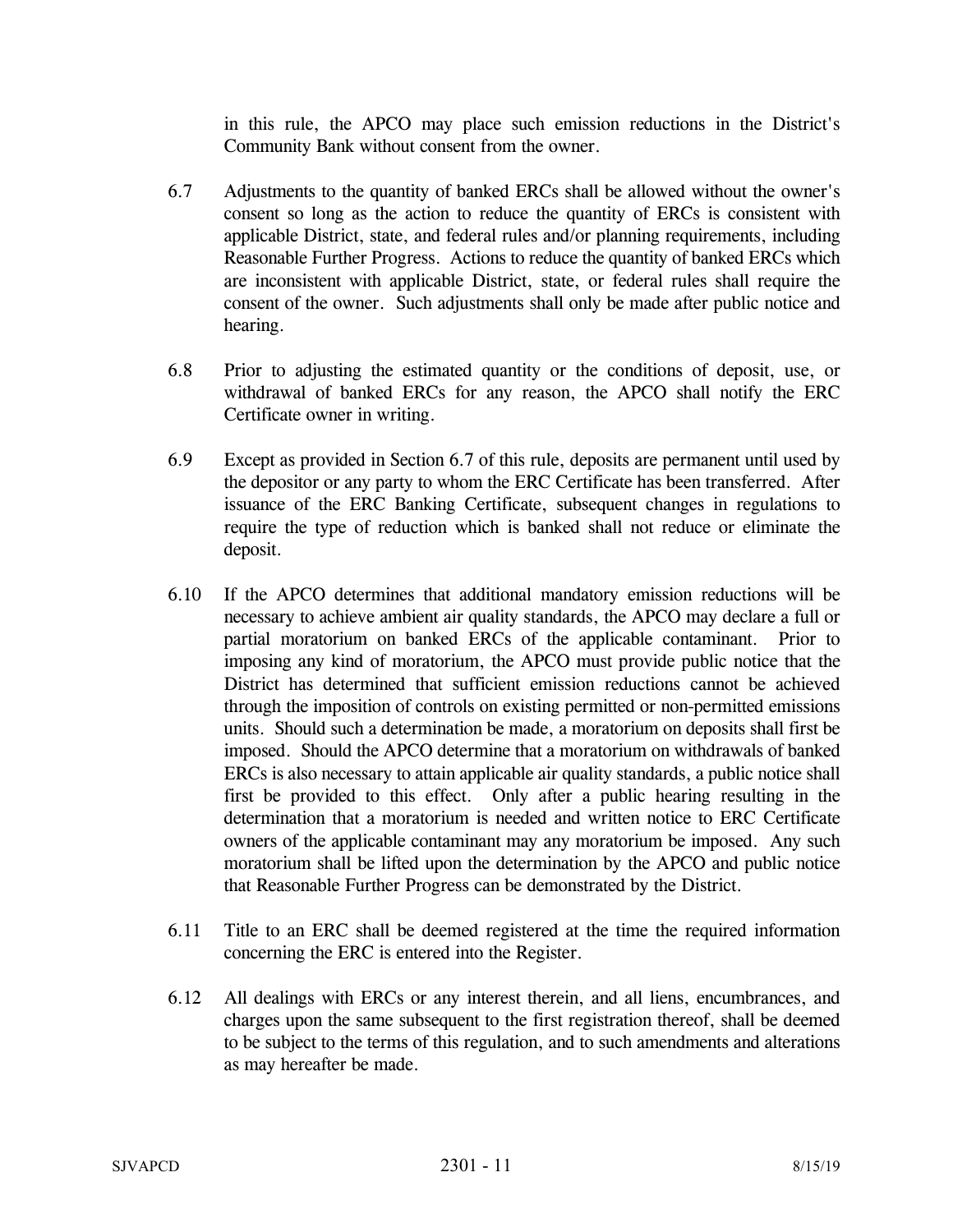- 6.13 The APCO may reissue lost or destroyed ERC Certificates after the owner vouches that the original has been lost or destroyed.
- 6.14 Greenhouse gas emission reductions shall be banked as metric tons of CO2E per year, rounded to the nearest metric ton.
- 6.15 Greenhouse gas emission reduction certificates shall include a notation that indicates how the emission reductions were quantified, as follows:
	- 6.15.1 Emission reductions quantified using a CARB approved protocol pursuant to Section 4.5.5 shall include a notation of the specific name and approval date of the protocol
	- 6.15.2 Emission reductions that are surplus of all greenhouse gas emission reduction requirements pursuant to Section 4.5.3.3 shall include the following notation "This emission reduction is surplus and additional to all applicable greenhouse emission reduction regulatory requirements."
	- 6.15.3 Emission reductions that are surplus of any regulatory requirement pursuant to Section 4.5.3.4 shall include the following notation "This emission reduction is surplus and additional to all applicable regulatory requirements."
- 7.0 Withdrawal, Transfer, and Use of ERCs
	- 7.1 ERCs may be used at the time of, or anytime after deposit into the District's ERC Bank by the owner of the ERC Certificate to provide contemporaneous offsets for increase in onsite emissions from new or modified emission units.
	- 7.2 An ERC Certificate may be transferred or used in whole or in part and in accordance with provisions of this rule. Transfer in whole or in part of a registered ERC Certificate shall be done in accordance with application procedures of this rule. Upon payment of an application fee, a new ERC Certificate certifying the title or interest in the ERC, shall be issued and the last previous original(s) shall be canceled. Such cancellation shall be recorded in the Banking Register.
	- 7.3 Nothing in this rule prevents the lease or temporary transfer, in whole or in part of, ERCs represented by ERC Certificates. However, all transfers shall be considered permanent until modified by application which demonstrates to the satisfaction of the APCO that the emissions for which the ERCs were required have either ceased or other emission reductions have been secured.
	- 7.4 All emissions reductions to be used as offsets which are not contemporaneous with emissions increases shall be transferred by application pursuant to this rule.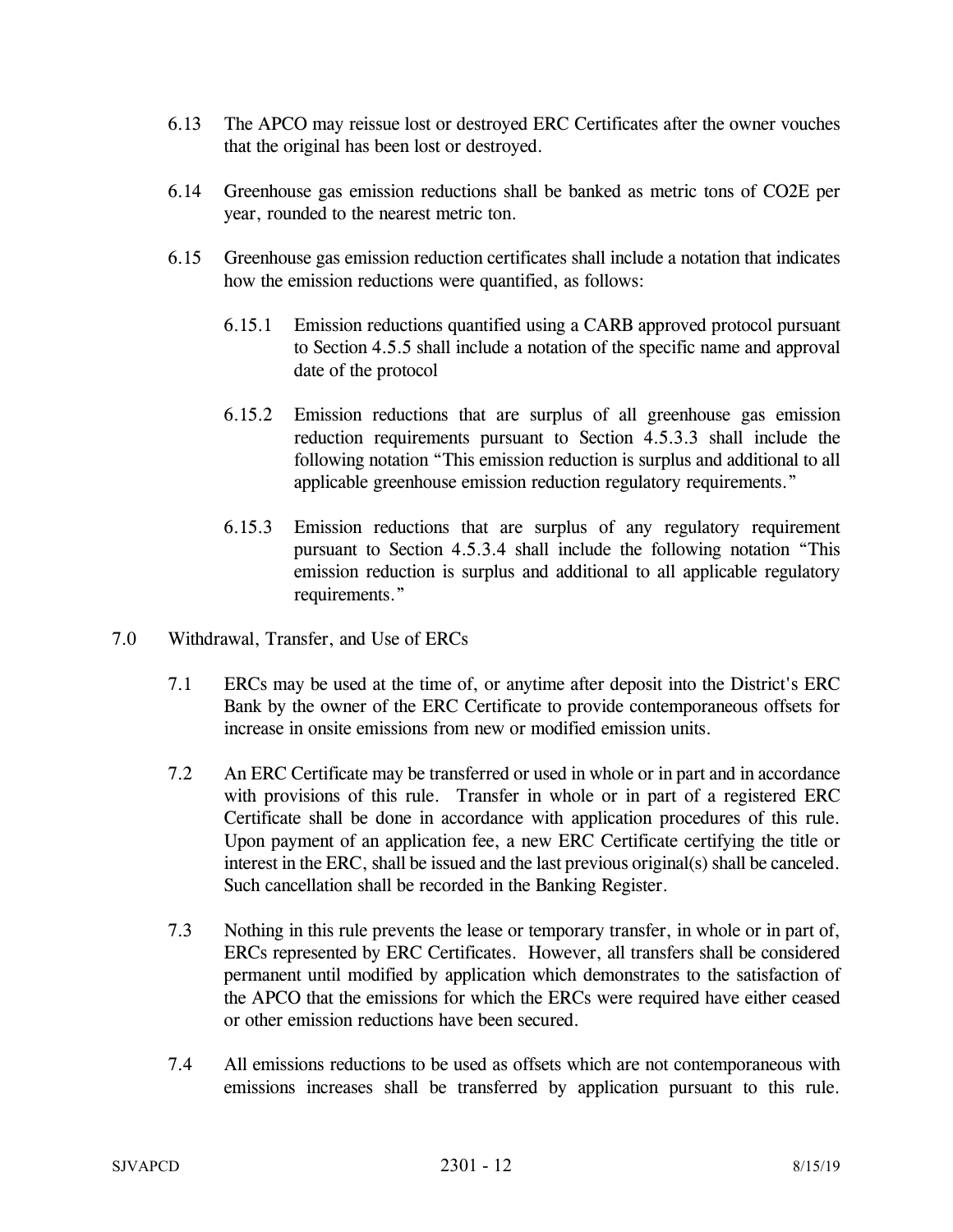Reductions to be used as offsets which are contemporaneous and meet the requirements of Rule 2201 (New and Modified Stationary Source Review Rule) and the requirements of this rule may take place without application for ERC.

- 7.5 This rule does not define or mandate any uses of banked greenhouse gas emission reductions.
- 8.0 Administrative Requirements
	- 8.1 The APCO shall determine whether an ERC Banking Certificate application is complete not later than 30 calendar days following receipt of the application, or after a longer time period agreed upon in writing by both the applicant and the APCO.
	- 8.2 If the APCO determines that the application is not complete, the applicant shall be notified in writing of the decision, specifying the additional information that is required. The applicant shall have 90 days to submit the requested information. Upon receipt of all requested information, the District shall have 30 days to determine completeness. If no data is submitted or the application is still incomplete, the APCO may cancel the ERC Banking Certificate application with written notification to applicant. Upon determination that the application is complete, the APCO shall notify the applicant in writing. Thereafter, only information to clarify, correct, or otherwise supplement the information submitted in the application may be requested.
	- 8.3 Withdrawal of a banking application by an applicant shall result in cancellation of the application; any resubmittal shall be evaluated using a baseline calculated as of the date of resubmittal.
	- 8.4 Upon acceptance of a complete application, the APCO shall have 60 days to perform an initial assessment of the application. Upon completion of this initial assessment the District shall provide written notice of such to the applicant and shall also provide written notice of acceptance to ARB and EPA and electronically publish notice on the District's website. The notice shall specify the applicant and the quantity of emission reductions requested and a statement of the initial assessment.

 Publication of the notice shall commence a 30 day public comment period during which the APCO shall accept written comments on the merits of the ERC Certificate application. Upon conclusion of this 30 day period, the APCO shall have 30 days to render a decision as to whether the APCO approves, conditionally approves, or denies the application. This decision shall be promptly supplied in writing to the applicant and published electronically on the District's website.

 The noticing requirements period shall be waived by the APCO if the emission reductions have already been subject to ARB, EPA and public comment. Noticing